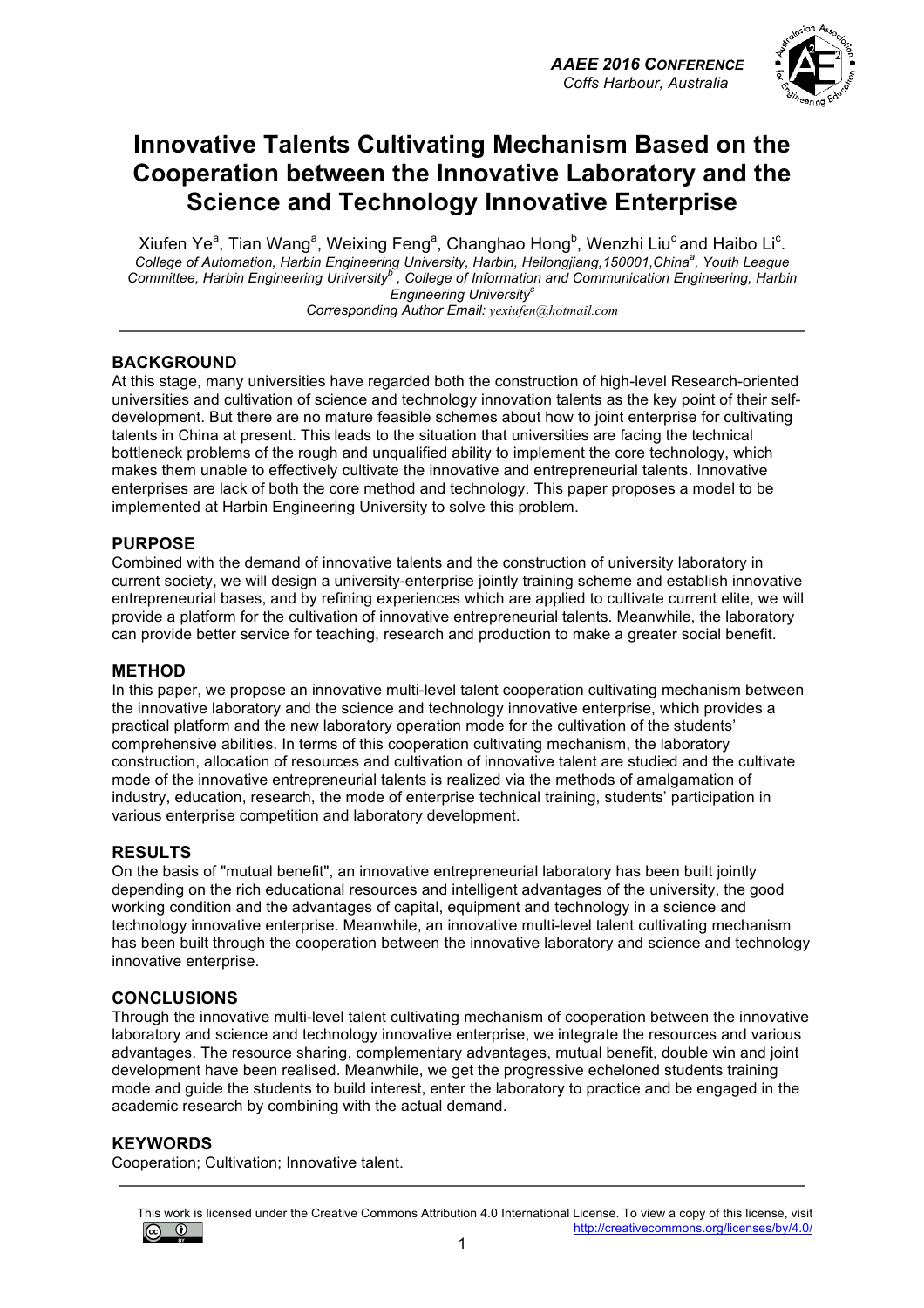# **Introduction**

With the continuing development of computer technology, machine intelligence gains broader development space, and its related curriculums are becoming increasingly important in higher education. Experimental teaching, which is the essential part of curriculums, has already attracted more and more people's attention ( Wang, Y., Jing, L., and Xue, Y,2010; Kanakakis, Valavanis, and N.C.Tsourvel-oudis, 2004). It plays a significant role in improving the quality of teaching and developing students' practical ability as well as creative thinking skills. There has been a long time that higher education researchers have been exploring effective ways for experimental teaching. Therefore, basic experimental platforms on multidiscipline (such as Circuit Analysis Laboratory, Analogical Electronic Circuit Laboratory, Digital Circuit Laboratory, Signals and Systems Laboratory, etc.) have already been established with the help of existing electronic technology, and these multidisciplinary platforms provide students with corresponding experimental curriculum. Nevertheless, these measures fail to achieve the anticipated results (Harman, 2001; Zhou and Wang, 2014; Çetin and Tayauova, 2014). Methods and tools seem to be inappropriate especially along with the rapid development of electronic technology. Higher education researchers and staffs have reached a consensus on establishing a new set of talents cultivation system and methods.

In this paper, an innovative multi-level talent cooperation cultivating mechanism between Harbin Engineering University -Artificial Intelligence laboratory and the science and technology innovative enterprise is discussed, the multi-level cooperation framework of multiple enterprises and schools is proposed. By the means of integration of small scale multi-level cooperation between colleges and enterprises, and a multi-level cooperation way, we built a certain scale of the school-enterprise cooperation platform. On basis of this, we discuss the implementation scheme of establishing a campus innovation laboratory according to the multi-level school-enterprise cooperation framework. The construction of innovation laboratory under the framework of multi-level school-enterprise cooperation has obvious advantages of low implementation difficulty, quick effect of students' innovation ability and good training effect.

# **Existing problems of college-enterprise cooperation**

Some famous universities like Stanford are following to the industry–academic collaboration models. Stanford and Silicon Valley cooperation can be traced back to 1951, when Stanford founded the Stanford Research Park, which is the early form of Silicon Valley formation, but also is the first high-tech industrial park in the history of the United States. In the past few decades, such Stanford-born enterprises have become the mainstay of Silicon Valley (Gillmor, C. S. 2012). But these models do not work in the Chinese because of different national conditions. China's start in this field very late and has many problems of collegeenterprise cooperation.

Scientific and technological innovation-oriented entrepreneurial enterprise is a practical path to the solutions like driving GDP growth, expanding domestic demand and tackling employment issues. Admittedly, innovative entrepreneurial enterprises possess relatively more complete and advanced laboratory equipment and clear-defined demands as well, but they also face the problems of poor performance of the core technology. For the technical bottlenecks of rough core technology, there is a strong need to take the advantage of cooperation between Innovative Entrepreneurial Enterprise and University Innovative Laboratory (Armand, 2006). The complementariness between universities and enterprises is beneficial to improving the teaching quality quickly, cultivating students' practical ability and the ability of creative thinking.

Though the college-enterprise cooperation has lot of advantages, it inevitably exists some problems. Due to the separation of experiments and subjects in some of laboratories,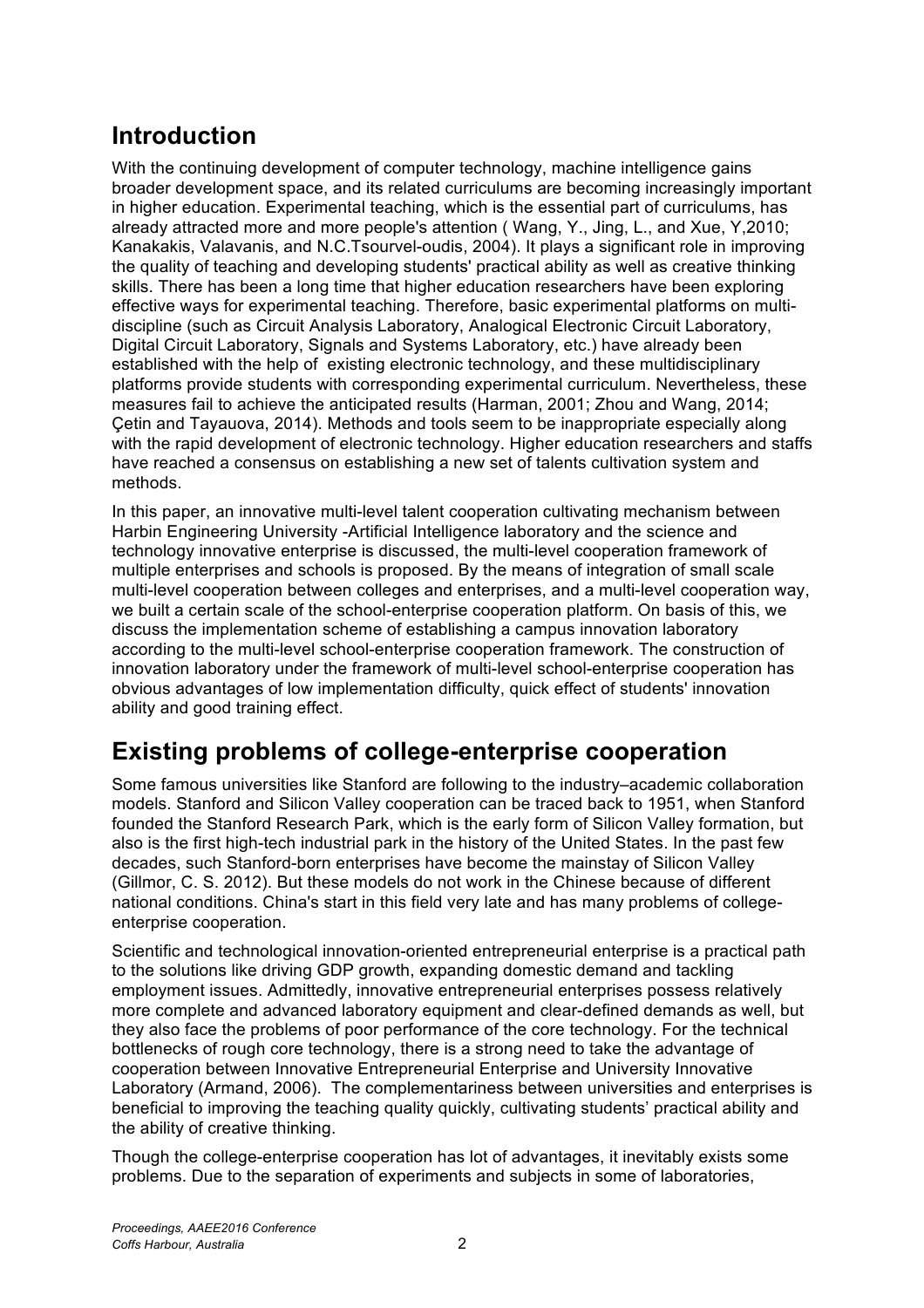teachers and students are less likely to more often get involved in laboratory equipment, which leads to the situation that experimental resources have been wasted for a long time and the laboratory equipments are not sufficiently used. Also, some laboratories are almost fully occupied by the enterprises. Because of that, schools barely have the chance to hold a dominant position in laboratory running, which makes the laboratory only available for a tiny period of time. In this case, it is unfair for universities to utilize laboratory resource when teachers or students cannot help but to book the laboratory in advance (Aspremont and Jacquemin, 2005).

## **Multi-level college-enterprise cooperation mechanism**

### **Introduction to Multi-level college-enterprise cooperation mechanism**

Deriving from the market regulation and allocation mechanism, the starting point of cooperation between enterprises and universities for talents cultivation is to achieve win-win cooperation. Nevertheless, Undergraduate majors of most colleges and universities, because of the social impact, the geographical characteristics of the industry and many other restricted factors, make it difficult to establish college-enterprise cooperation relationship on a certain scale ( Franco and Haase,2015). Under such circumstances, Harbin Engineering University AI Lab based on the method of breaking up the whole into parts, according to "reduce the scale of cooperation, enlarge the number of enterprises, increase the ways of cooperation", established micro-cooperation with a number of smaller enterprises and fully split up subjects into smaller units in the form of cooperation. In addition, different forms of experimental platforms can be set up in terms of the depth of cooperation subjects and then form a multi-level distributed college-enterprise cooperation framework (Langvik and Johansen, 2005).

The advantages of multi-level college-enterprise cooperation mechanism could be summarized as follows:

- (1) To establish a joint training base through cooperation with multiple enterprises, enterprises can be deeply involved in the training process of students' cultivation. When encountering with the limited cooperation scale, the specific needs of professional training could be decomposed in accordance with complementary principle as well as the actual size of cooperative enterprises. Additionally, training base is managed independently by the enterprise, which can provide students with paid-internship according to floating salary in the enterprise system.
- (2) Outstanding human resources and a favourable experiment environment in colleges and universities will attract enterprises to move the location of some product research and development sites from enterprises themselves to schools at which there is a great demand for employment, thereby easing the pressure from site providing and human resources and so on and so forth. The establishment of Cooperative Innovation Laboratory not only allows enterprises to minimize the investment for development, but also brings the updating enterprise technology into teaching methods on campus to facilitate students' cultivation. The enterprise is responsible for providing management advice to laboratory, while schools in charge of policies and system implementation continue to assimilate the entrepreneurial management experience.
- (3) School Innovation Laboratory established on basis of the independent profession, could directly get involved in students' cultivation and receive part of the orders from enterprises in the form of project cooperation. Professional teachers play a dominant role in leading students to complete product design and test. Sample design given to special laboratory or headquarters is required to be tested for final product. School laboratory takes product life cycle from product development to product operation as a carrier, which enables students to learn and develop in an active and practical approach.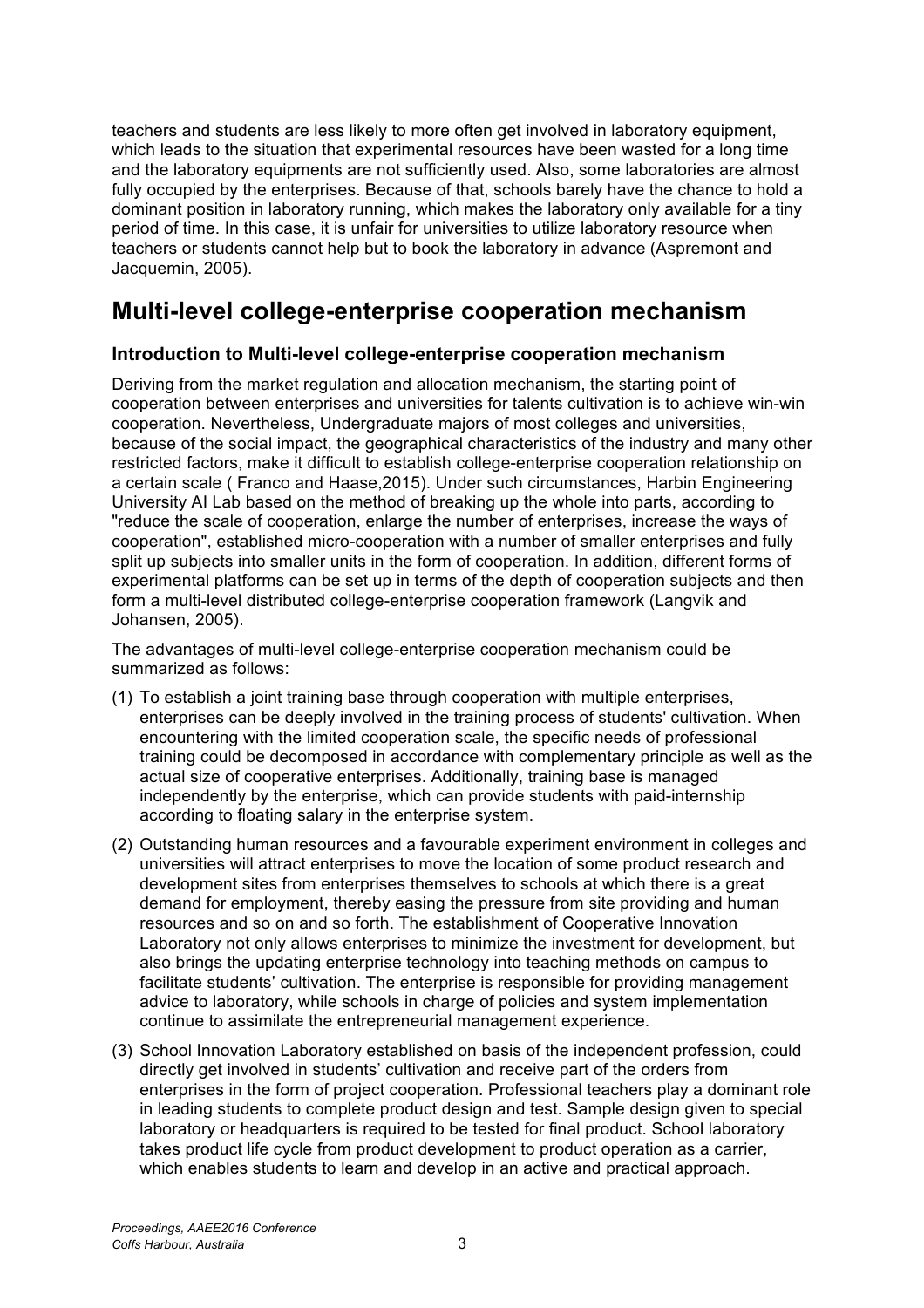Meanwhile, teachers' innovative ability can be improved as well and thus to fundamentally enhance talent-cultivation. Laboratories managed by school independently could establish a joint development agreement with the enterprises. To build multi-level college-enterprise cooperation framework, a distributed innovation experimental platform comes into being, which consists of construction of several joint training base, multiple special laboratories as well as school laboratories.

### **Establishment of School Innovation Laboratory in the multi-level collegeenterprise cooperation framework**

It is most likely to achieve the establishment of School Innovation Laboratory in the multilevel college-enterprise cooperation framework. When compared with other levels, the level also has the maximum coverage for students' cultivation. School Innovation Laboratory will follow the form of contract projects to receive orders from enterprises. This model that is drawing foreign advanced and innovative teaching philosophy is to take a great advantage of existing foundation and conditions as well as rich experiences in developing innovative talents, while also cooperate with the innovative enterprises having a strong sense of social responsibility to explore the development of innovation and entrepreneurial ability for college students. New pattern of laboratory management and talents selection mechanism need to be further researched and adopted based on the platform of college-enterprise innovation and entrepreneurship training base. It intends to build a scientific, effective and innovative training system in order to achieve efficient, sustainable high level of innovation and topnotch talent cultivation. Through the combination of students from different majors, the innovation and entrepreneurship teams can improve the level of innovation, and students' comprehensive ability could be developed at the same time. Furthermore, more students with potential ability would like to participate in innovative activities. On this basis, the management system and cooperation mode of college-enterprise innovation and entrepreneurship training base are required to be gradually improved, which aims to effectively develop socially responsible elite. The structure of college-enterprise innovation and entrepreneurship training as shown in Figure 1.



#### **Figure 1: The structure of college-enterprise innovation and entrepreneurship training**

Establishment of School Innovation Laboratory in the multi-level college-enterprise cooperation framework specific implementation methods as follows:

(1) Summarize existing models of talent-cultivation in Innovation Laboratory to extract valuable experiences which are adaptive to the current development of elite. Oriented in innovative and practical talents' development, the aim is to achieve demand-driven training mode. Initially, according to the goal of talents' cultivation, the mode should embody practice concept so that the proportion of practice in the whole process of development becomes higher. The objective of developing innovation and practice which is closely related to social need could make students' ability connect to enterprises' demand. For the purpose of cultivating innovative talents, we will follow the idea that creates the relationship 1: 1 between theory and practice. Under the structure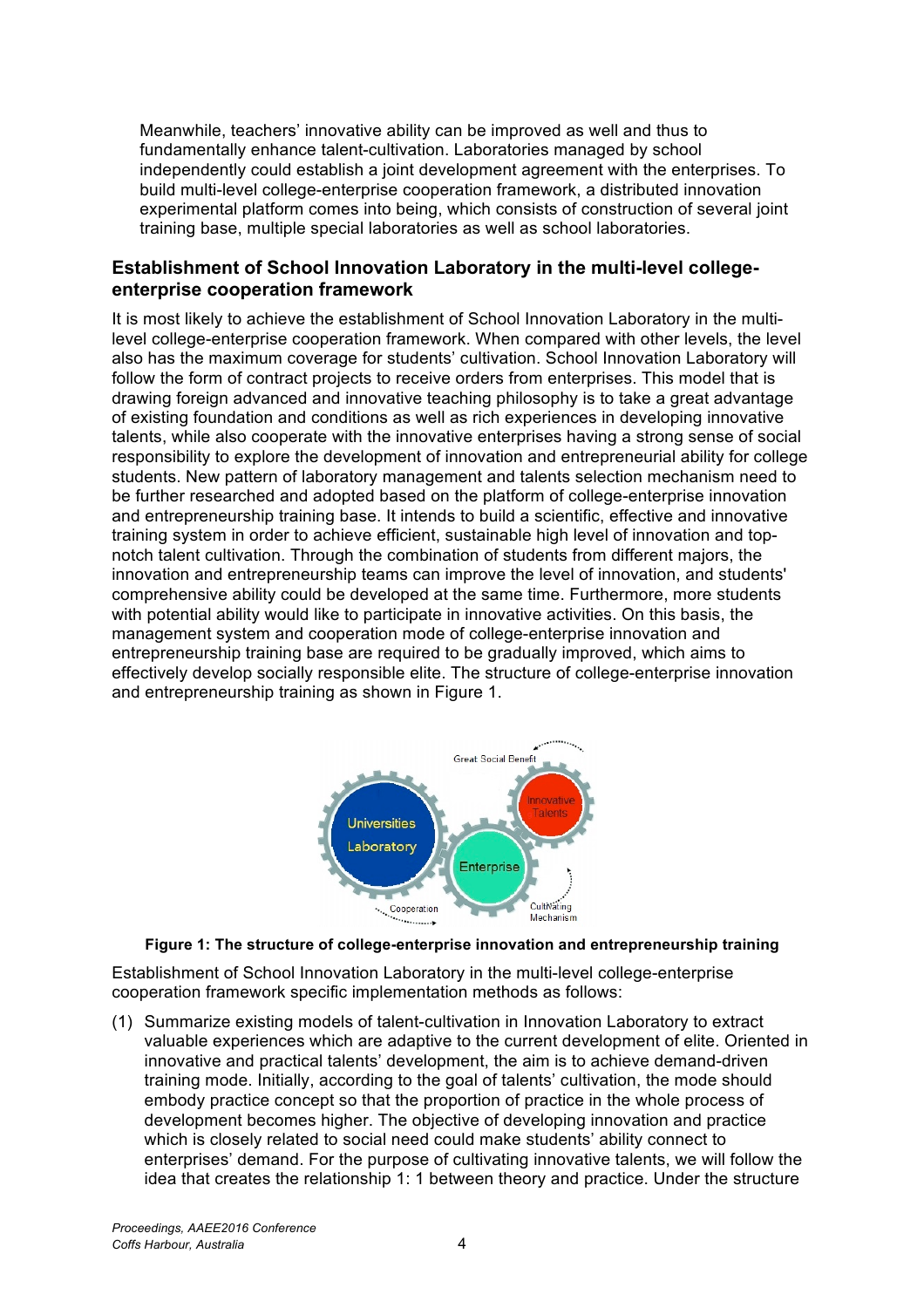of college-enterprise cooperation, students' innovative ability is supposed to be artificially cultivated and guided by absorbing enterprise management experience and simulating social need.

- (2) Develop elite serving as the fundamental purpose and set the plan of college-enterprise cooperation as well as build innovation and entrepreneurship training base to provide students with platform. Improving the condition of innovation laboratory and emphasizing the accomplishment of innovation achievements, the first priority for laboratory is to run 24-hour service during the period of operation, which are also equipped with well-designed experimental facilities and sophisticated devices. The currently professional teacher and student resources are shared by the whole university. The comprehensive training base aims to simulate the enterprise management mode.
- (3) According to the operating condition of training base and feedback from students' development, the feedback of student's growth information, sum up experiences then perfect the training plan and management system. The plan for talent-cultivation is required to be widely adjusted by making 1:1 developing mode more specific. Innovation Laboratory intends to help some groups of students who have potential to develop innovative awareness and ability so as to stimulate the whole groups of students, which is totally different from Specialized Laboratory, whereas the arrangement for Specialized Laboratory is to accomplish basic training for specialized courses that target the whole majors.
- (4) Introducing more innovative enterprises to join training base to provide students with a broader learning platform .Teachers could be sent electronic design companies for practical training regularly and senior engineers, who will give relevant professional lecture about technology application to students and teachers from time to time, are invited to be visit professors from well-known electronic companies like those from Shenzhen, Guangzhou, which can strengthen the coordination mechanism of regular communication between enterprises and school. Key teachers are supposed to go to the training base to know about information at fixed period, and they also bring the mode of the enterprise development into laboratories on campus. Enterprises should send their engineers to school who are responsible for guiding specialized laboratory work and solving core problems. School students hold seminars of which the themes are about skills and employment. The Innovation Laboratories arrange project leader to organize the communication between Specialized Laboratories and enterprises.

## **Specific practicing process and effect of college-enterprise cooperation**

College-enterprise laboratory cooperation chooses different operating mechanisms according to different cooperation modes. The common goal is to make a better laboratory for teaching, research, production and greater social benefits. The main operating mechanism consists of the following four aspects.

## **Training mode through amalgamation of industry, education and research**

"Harbin Engineering University - Laboratory of Artificial Intelligence" is a typical mode through amalgamation of industry, education and research. The company provides equipment while schools provide places. The two sides could send people and staff to finish the establishment of laboratories together. Resources and results could be shared with each other to accomplish the development of scientific research. Laboratories are not only the places that are used to do experiment and teach courses such as" Single-chip Microcomputer Principle", "C language programing" and so on for senior undergraduates, but also can offer teachers technical support for research. Students who come into the laboratory can understand corporating culture and get familiar with enterprises' regulation,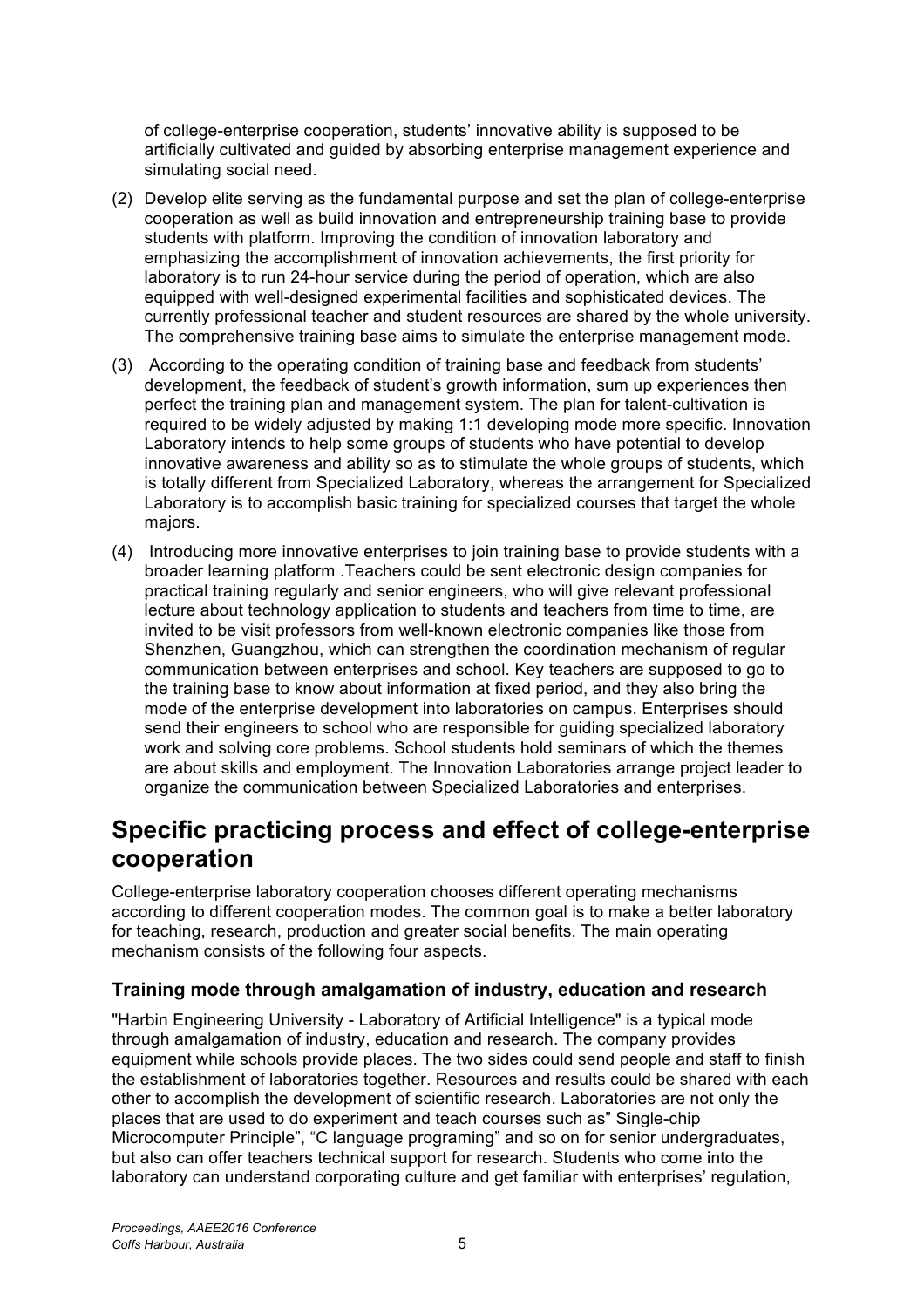which could strengthen students' corporate identity, develop their sense of responsibility and professional dedication spirit, enhance collaboration awareness, improve organizational and managing skills and decision-making ability. By getting involved in scientific research, teachers can forge a deeper connection with enterprises and acquire information about the latest industry development. There are great benefits that can improve the overall teaching standard of the school and scientific research efficiency as well as create opportunities for innovation. Actually, through the combination of talents and technology, cooperation from enterprises promotes the achievements transformation.

## **Enterprise Technology Training Mode**

The company offers laboratory equipment and chips, and send engineers to give students free training. Students volunteer can participate in training which is in the form of intensive classes, and those who have passed the evaluation can get the technical certificate issued by the company. "Harbin Engineering University - Artificial Intelligence Laboratory" that takes this model has been widely welcomed by the students. They are able to learn the latest knowledge of Single-chip Microcomputer and also can exercise their practice and innovation ability. Moreover, the technical certificate contributes a lot to their job hunting. What the enterprises concern is the social effect: the enterprises have opportunities to get a lot of publicity as well as to improve their own reputation and value of intangible assets through college-enterprise cooperation. By doing so, enterprises can attract some excellent students into their own business. Students could be more suitable for job demand, for they are accepted the training idea from the enterprise itself in advance. Therefore, college can become powerful talent-cultivation base for enterprises.

### **Participating in various competitions organized by enterprises**

Innovation Laboratory in Harbin Engineering University adheres to both theory and practice. Skills development and quality improvement are equally important. That is the reason why imparting knowledge, course experiment and innovation design as well as scientific research are throughout the whole process of lab teaching. Various types of electronic design contest are held in college per year such as "China Robot Competition", "TI cup Analog Electronic Design Competition" and etc. Under the guidance of laboratory, students win a total of more than 340 prizes in various competitions since 2014.These competitions that are popular among students can inspire their passion and enthusiasm for learning and practice. Innovation laboratories take the opportunity of contest. In order to make students fully developed, the open laboratories are equipped with sophisticated instrument and practical experienced teachers who offer valuable guidance. The results turn out that these competitions can greatly improve the overall quality of students.

## **Open laboratory**

To fully take advantage of college-enterprise laboratory resources, the laboratory must run in a totally open mode which means that we must change the previous rule that students are permitted to come into the laboratory only when taking experiment classes. After the completion of the specialized experiment which is in the syllabus, staff should be assigned to keep the innovation laboratory open. For lower-grade students who do experiment less frequently cannot even know how to use experimental instrument. Students can spend their summer vocation practicing so that they have chance to get familiar with experimental instrument such as oscilloscopes, function generators, DC power supply, AC millivolt meter and other equipment. These students could be more skilled after they experienced specialized training, which can save a lot of time familiarizing equipment and ensure the result of experiment teaching in the latter experiment courses. Actually, there is still a situation which is necessary to be considered in which all students learn differently. Although most students finish the experiment within the stipulated time, small groups of students still cannot make it. Even though students get the final data and results, they are unable to know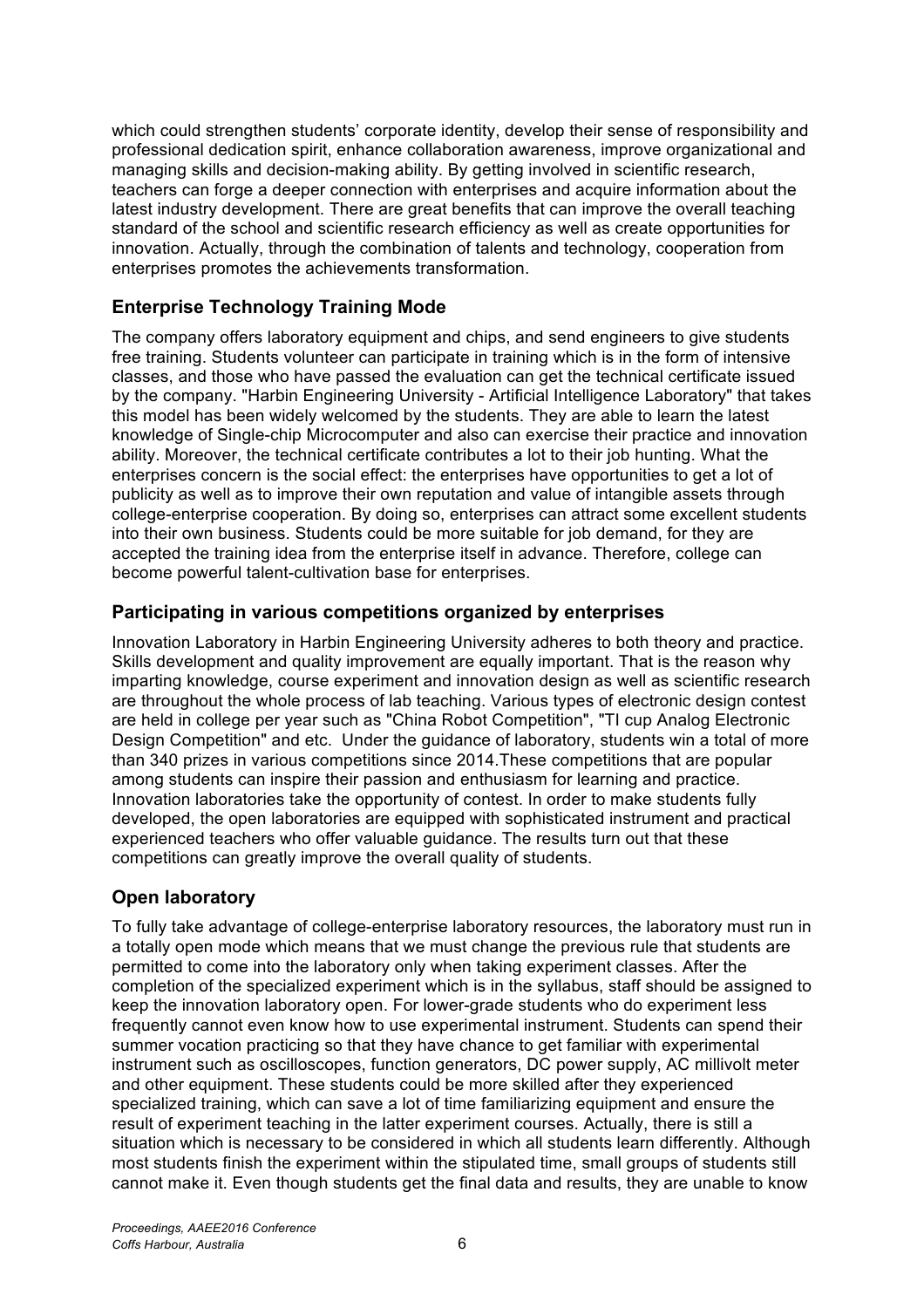exactly why they got a set of data. Consequently, alternative plans are applied into experiment teaching. Those who are more competitive are able to get involve in more advanced and comprehensive experiment. Since the equipment in the open laboratories is available to use, students who are not good at doing experiment can practice their skills during spare time. Every year teachers will design some innovative experiment projects for students to choose. Enterprises and school will provide a certain amount of financial support. The experiment projects are supervised by teachers until their completion. In addition, besides various forms of electronic design contest, graduation projects can also be accomplished in the laboratories. Multi-level open laboratories motivate different levels of students to develop their innovation consciousness and practical skills which benefit their future, and the existing laboratory resources are full used by students, the utilization rate of the resources has increased from less than 30 percent to more than 86 percent now. Nearly 500 students benefit from it up to now, whether to continue their studies or choose employment, more than half of them have been admitted by the famous university, and the others went into the well-known enterprises.

# **Conclusions**

School-enterprise cooperation and the establishment of innovation laboratory is a new measure to promote educational reform and improve the quality and efficiency of running schools in China. In this paper, we first analyse the existing problems in joint cultivation between colleges and enterprises, and put forward a multi-level innovative laboratory and scientific and technological innovation oriented talents cultivation mechanism between colleges and enterprises combined with the existing social background and social needs. And we carry out a detailed discussion on the key elements of the operating mechanism, laboratory construction, resource allocation, the cultivation of innovation talents. Because universities have rich educational resources and intellectual and innovative enterprises have good practice conditions, funding, equipment and technical advantages, through the integration of universities and innovative enterprise resource, on the basis of "mutual benefit and reciprocity", we build a new innovative laboratory to achieve resource sharing, complementary advantages, mutual benefit , win-win and joint development.

## **References**

- Armand, J.-L. (2006). University-industry cooperation: the French perspective in the European perspective. Journal of industry-academic- government collaboration, 5, 1-6.
- Aspremont, C., & Jacquemin, A. (2005). Cooperative and Noncooperative R&D in Duopoly with Spillovers. American Economic Review, 45-54.
- Çetin Bektaş, & Tayauova, G. (2014). A model suggestion for improving the efficiency of higher education: university–industry cooperation .Procedia - Social and Behavioral Sciences, 116, 2270-2274.

Franco, M., & Haase, H. (2015). University–industry cooperation: researchers' motivations and interaction channels. Journal of Engineering & Technology Management, (forthcoming), 41-51.

Gillmor, C. S. (2012). Fred terman at stanford: building a discipline, a university, and silicon valley. Physics Today, 58(10), 854-855.

Harman, G. (2001). University industry research partnerships in Australia: extent, benefits and risks. Higher Education Research & Development, 20(3), 245-264.

Kanakakis, V., Valavanis, K. P., & N.C.Tsourvel-oudis. (2004). Fuzzy-Logic Based Navigation of Underwater Vehicles. Journal of Intelligent & Robotic Systems, 40, 45-88.

Langvik, T. A., & Johansen, F. R. (2005). Innovation and regional development. AI&Soc, 11, 234-243.

- Mappsc, D. G. R., Paul Morrison, R. N., Msocpldev, F. S. R., Mn, E. F. R., Helen Edwards, R. N., & Mn, M. C. R., et al. (2003). University and industry partnerships: lessons from collaborative research. International Journal of Nursing Practice, 9(6), 347-55.
- Wang, Y., Jing, L., & Xue, Y. (2010). University-Industry Cooperation Game Research Based on Different Psychological Types and Demands.Information Management, Innovation Management and Industrial Engineering (ICIII), 2010 International Conference on (Vol.1, pp.583 - 587). IEEE.